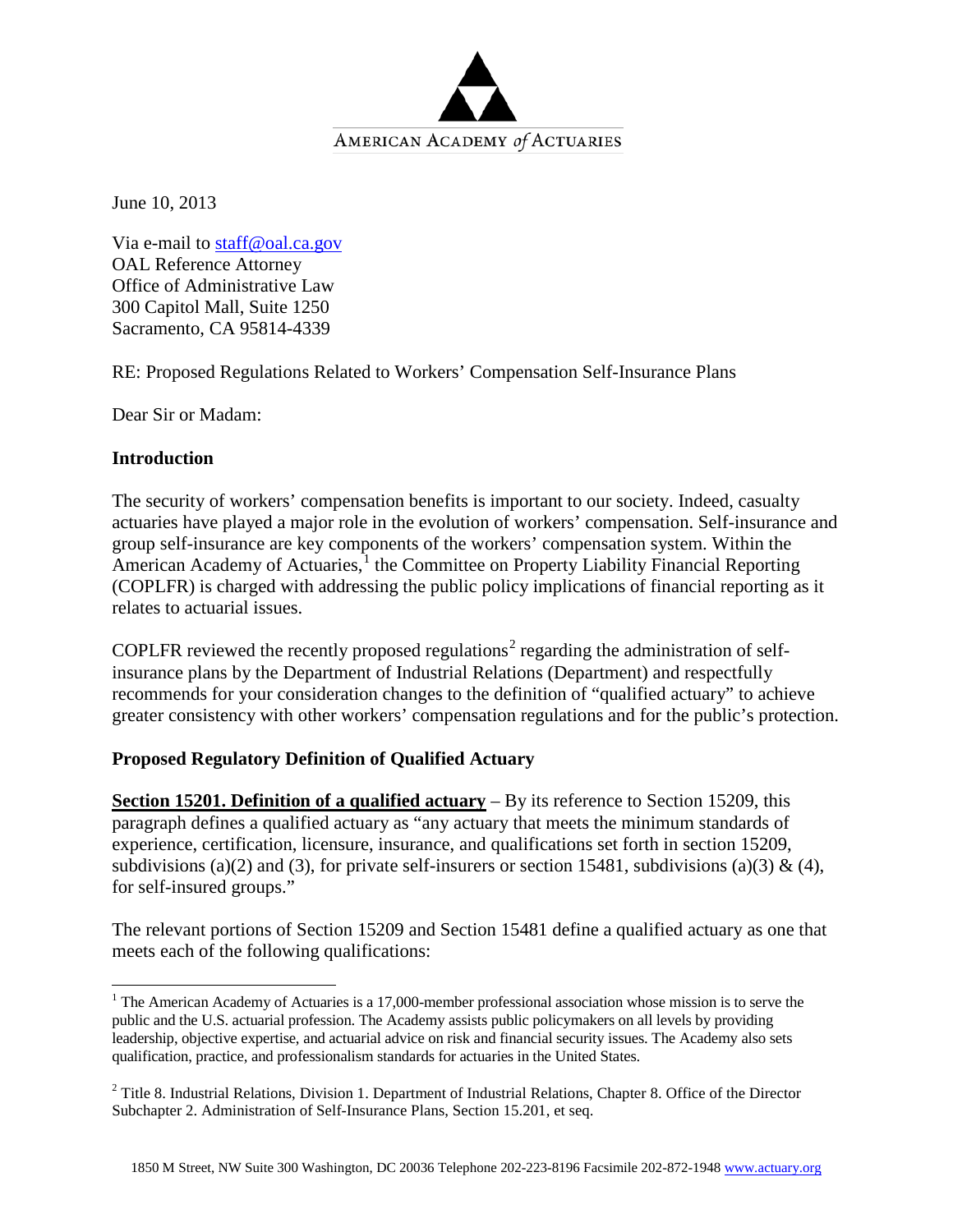- (A) The actuary must be independent with no common ownership or financial interest in the entity that is the subject of the actuarial study and summary, and
- (B) Within the past ten (10) calendar years the actuary must have a minimum of five (5) years of experience making California workers' compensation actuarial projections, and
- (C) The actuary must have a designation of Fellow of the Casualty Actuarial Society (FCAS), or be a member of the American Academy of Actuaries (MAAA), or a member of the Society of Actuaries who is qualified to sign a statement of actuarial opinion on loss reserves.

## **COPLFR Recommendation**

The regulation would be clearer and would better serve the public interest if it were amended to track more closely with the definition of "qualified actuary" in the Statement of Actuarial Opinion Instructions included in the NAIC's Annual Statement Instructions for property and casualty insurers. That definition was developed by state insurance regulators through extensive discussion and consideration of input received through an open exposure period and comment process. For your reference, the relevant sections of the NAIC Annual Statement Instructions are as follows:

"Qualified Actuary" is a person who meets the basic education, experience and continuing education requirements of the Specific Qualification Standard for Statements of Actuarial Opinion, NAIC Property and Casualty Annual Statement, as set forth in the *Qualification Standards for Actuaries Issuing Statements of Actuarial Opinion in the United States*, promulgated by the American Academy of Actuaries, and is either:

(i) A member in good standing of the Casualty Actuarial Society, or

(ii) A member in good standing of the American Academy of Actuaries who has been approved as qualified for signing casualty loss reserve opinions by the Casualty Practice Council of the American Academy of Actuaries.

Specifically, we recommend that the language of Section 15209(a)(2)(C) and Section 15481(a)(3)(C) be replaced by the following language: "The actuary must be a current member of the Casualty Actuarial Society (CAS) or the American Academy of Actuaries (MAAA), and must be qualified to sign a statement of actuarial opinion on loss reserves under the American Academy of Actuaries' Specific Qualification Standard for Statements of Actuarial Opinion, NAIC Property and Casualty Annual Statement."

We believe that this definition can improve the Department's and the public's confidence that only individuals who are truly qualified to perform such services will be authorized to do so.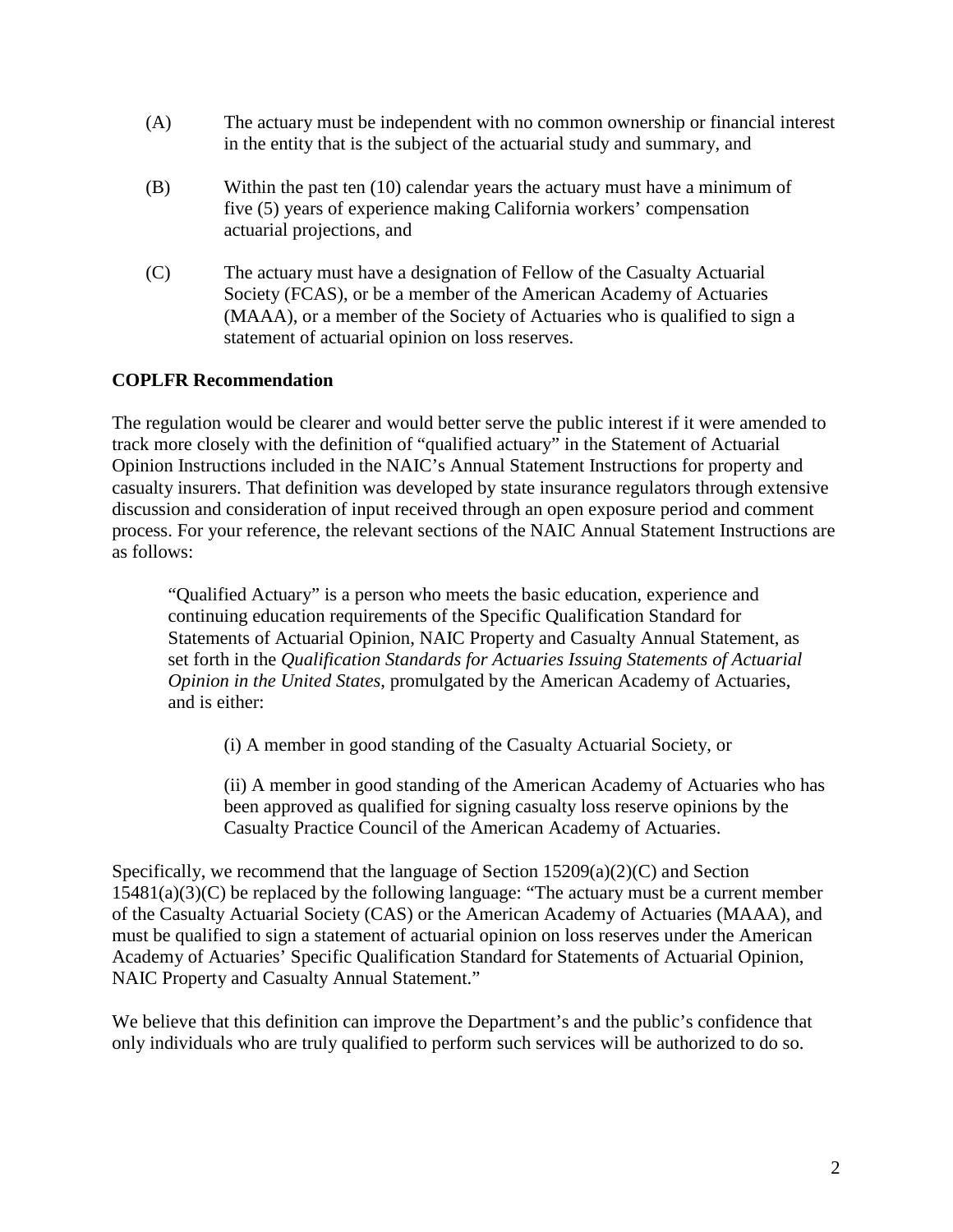The proposed definition is overly broad and somewhat ambiguous. Specifically, our primary concern is that this definition makes no reference to the U.S. Qualification Standards that are promulgated by the American Academy of Actuaries (and apply to credentialed actuaries practicing in the U.S.; see [http://www.actuary.org/files/qualification\\_standards.pdf\)](http://www.actuary.org/files/qualification_standards.pdf), particularly the basic education component, and that are required for Appointed Actuaries signing National Association of Insurance Commissioners' (NAIC) Statements of Actuarial Opinion (SAOs) for property-casualty insurance reserves. We note that Section 3 of the U.S. Qualification Standards, the Specific Qualification section, contains the following requirements for actuaries to sign NAIC Property and Casualty Annual Statement Opinions:

## **3.1.1.2 Statement of Actuarial Opinion, NAIC Property and Casualty Annual**

**Statement** — An actuary should successfully complete relevant examinations administered by the American Academy of Actuaries or the Casualty Actuarial Society on the following topics: (a) policy forms and coverages, underwriting, and marketing; (b) principles of ratemaking; (c) statutory insurance accounting and expense analysis;

- 
- (d) premium, loss, and expense reserves; and (e) reinsurance.

In the alternative, an actuary may meet the requirements of the Specific Qualification Standards by completing "alternative basic education":

**3.1.2 Alternative Basic Education —** An actuary may also satisfy the basic education requirement by acquiring comprehensive knowledge of the applicable topics through responsible work and/or self-study. To comply with the basic education requirement through self-study, an actuary must obtain a signed statement from another actuary who is qualified to issue Statements of Actuarial Opinion under the specific qualification standard being met. This statement must indicate that the writer is familiar with an actuary's professional history and that an actuary has obtained sufficient alternative education to satisfy the basic education requirement for the specific qualification standard ... This statement should be obtained before an actuary issues a Statement of Actuarial Opinion and should be retained by the actuary.

As written, the proposed regulation's definition of "qualified actuary" includes many persons who have neither completed examinations covering workers' compensation topics and many other relevant topics, nor demonstrated sufficient knowledge of the relevant materials. Its over broadness and vagueness primarily arise from the requirement that actuaries be "qualified to sign a statement of actuarial opinion on loss reserves," without specifying the type of actuarial opinion (i.e., property and casualty) for which they must be qualified. Admittedly, the type of analysis required by the regulations is narrower than that required for many other types of NAIC Property and Casualty Annual Statement opinions, but it also requires specific expertise in workers' compensation reserving, which is primarily a property and casualty SAO type of analysis. California should be confident that the actuaries signing reserve opinions for selfinsured workers' compensation reserves are as qualified as the actuaries signing property and casualty insurance company reserve opinions.